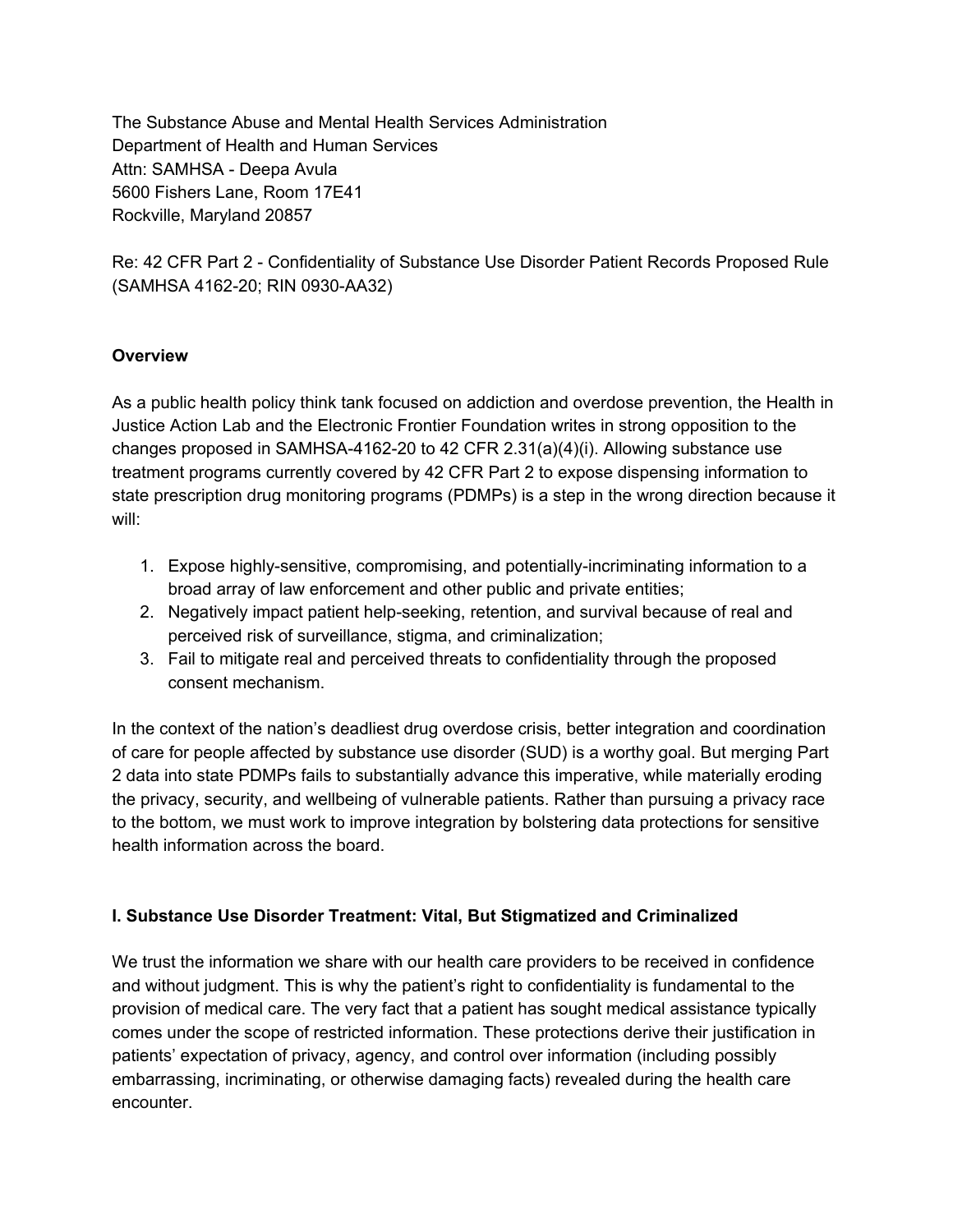Substance use treatment––especially treatment currently covered under 42 CFR Part 2––is vital to addressing today's opioid crisis. Methadone and buprenorphine maintenance reduce overdose risk by 50-80%.<sup>1</sup> Yet, such life-saving care remains highly stigmatized and criminalized. There are myriad ways in which ongoing stigma harms people receiving opioid agonist therapy (OAT) in the medical system.<sup>2</sup> Patronizing an opioid treatment program (OTP) can trigger cascades of negative legal consequences, including criminal, family law, and housing policy sanctions. Stripping SUD patients from privacy protections leaves them even more vulnerable to discriminatory practices both within and outside the health care system.

In the criminal-legal context, removing privacy protections from Part 2 care creates an especially acute risk of harm. For instance, individuals with opioid use disorder (OUD) under community supervision are frequently mandated to adhere to specific conditions of pharmacotherapy.<sup>3</sup> Often, this means enrolling in abstinence-based treatment that affect de-facto bans on OAT or on a regimen of extended-release injectable naltrexone (Vivitrol), which is not compatible with OAT. Although such conditions are coming under increasing number of legal challenges, they remain widespread. The violation of such conditions is customarily punishable by automatic incarceration.<sup>4</sup> Evidence that an individual is a patient at an OTP could technically constitute a violation, triggering such a result. In addition to the trauma and disruption to the individual's recovery process, incarceration also translates into an extremely high risk of overdose upon re-entry.<sup>5</sup> In the midst of the nation's deadliest overdose crisis in recorded history, the stakes for safeguarding this highly sensitive information could not be higher.

### **II. PDMPs Facilitate OAT Patients' Vulnerability to Stigma, Criminalization**

<sup>1</sup> Nora D. Volkow & Eric M. Wargo, *Overdose Prevention Through Medical Treatment of Opioid Use Disorders,* ANN 169 INTERN MED 190-192 (2018).

<sup>2</sup> United States Department of Justice, *Justice Department Reaches Settlement with Selma Medical Associates Inc. to Resolve ADA Violations,* U.S. DEPARTMENT OF JUSTICE (Jan. 31, 2019),

[https://www.justice.gov/opa/pr/justice-department-reaches-settlement-selma-medical-associates-inc-resolve-ada-viol](https://www.justice.gov/opa/pr/justice-department-reaches-settlement-selma-medical-associates-inc-resolve-ada-violations) [ations](https://www.justice.gov/opa/pr/justice-department-reaches-settlement-selma-medical-associates-inc-resolve-ada-violations) (describing the case where, in January 2019, the Justice Department's Civil Rights Division sued a privately owned medical facility located in Winchester, Virginia for refusing to accept a prospective patient on the basis that he was lawfully prescribed Suboxone).

<sup>3</sup> Harlan Matusow et al. *Medication assisted treatment in US drug courts: results from a nationwide survey of availability, barriers and attitudes*. 44 J SUBST ABUSE TREAT 473-480 (2013).

<sup>4</sup> Jake Horowitz & Amy Solomon, *Community Supervision Too Often Leads to Incarceration*, PEW CHARITABLE TRUSTS (Jan. 19, 2019),

[https://www.pewtrusts.org/en/about/news-room/opinion/2019/01/19/community-supervision-too-often-leads-to-inca](https://www.pewtrusts.org/en/about/news-room/opinion/2019/01/19/community-supervision-too-often-leads-to-incarceration) [rceration](https://www.pewtrusts.org/en/about/news-room/opinion/2019/01/19/community-supervision-too-often-leads-to-incarceration).

 $<sup>5</sup>$  In addition to real risks, individuals who can benefit from the services covered under 42 CFR Part 2 also carry</sup> substantial amounts of trauma from their encounters with the criminal-legal and health care systems, increasing distrust and making robust privacy protections that much more vital to incentivise help-seeking.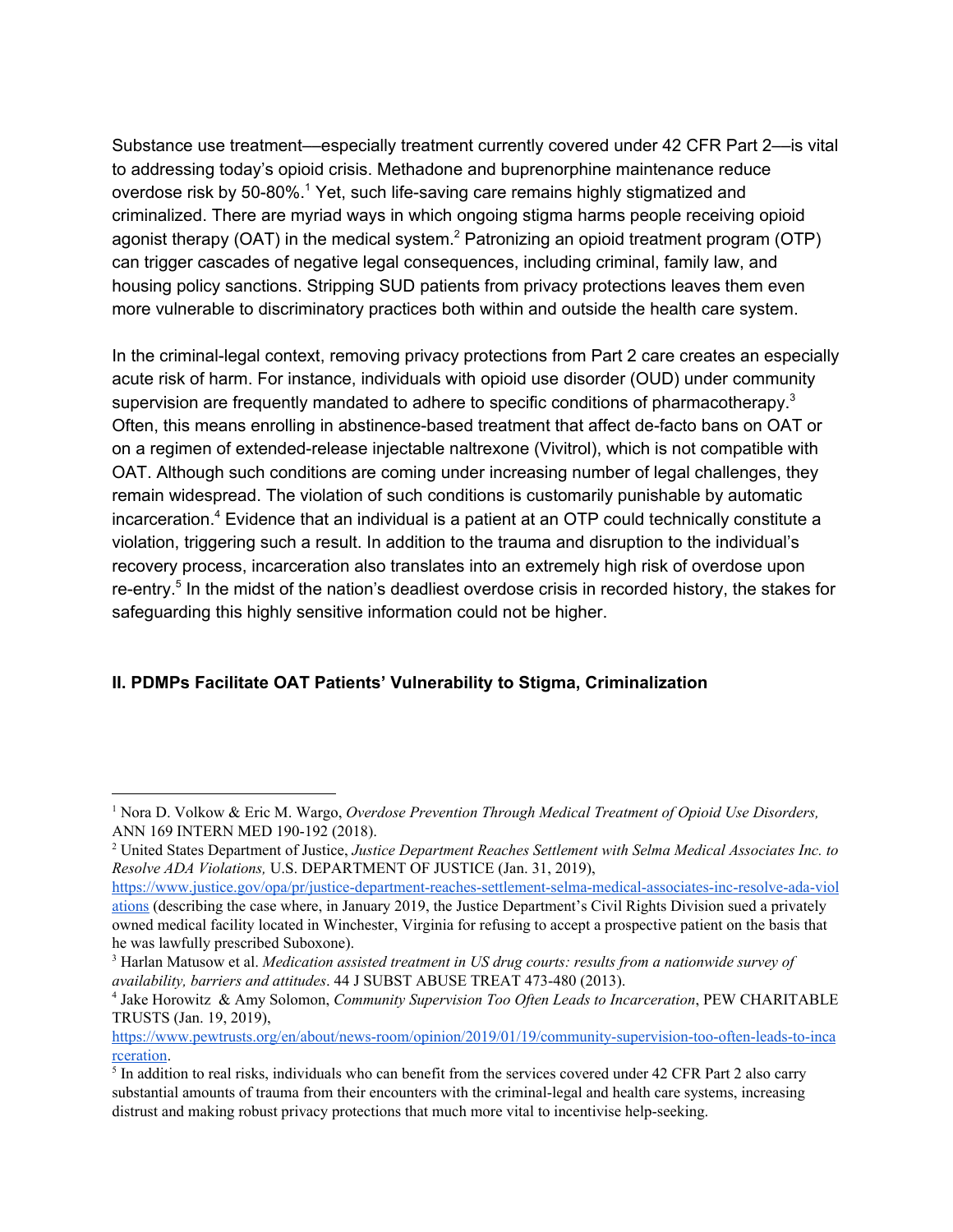In the context of the overdose crisis, nearly all United States jurisdictions have rapidly adopted PDMPs. $\textdegree$  The purported benefits of PDMPs remain elusive: narrative and systematic reviews have painted a mixed picture of impact, on balance finding that PDMP deployment has been associated with both decreases in prescription drug-involved overdoses, as well as increases in overdoses involving illicit opioids,<sup>7</sup> in particular heroin.<sup>8</sup> Users of PDMPs have also expressed concerns that these systems may be affecting population-level collateral consequences evidenced in epidemiological data.<sup>9</sup> In troubling ways, these concerns reflect those about invasive "drug user registration" schemes standard in totalitarian settings like the Soviet Union and China.<sup>10</sup> Nevertheless, the various policy and functionality shortcomings and pitfalls of PDMPs have received little attention.

The extent to which PDMPs provide police and other law enforcement agencies broad access to highly-sensitive data remains poorly understood. Only 14 states currently have a warrant requirement for law enforcement access, and even these requirements include a number of exemptions.<sup>11</sup> In a sample of 16 states from 2013 to 2019, the volume of law enforcement queries shows a persistent upward trend, with many thousands of searches per annum in some states.<sup>12</sup> This trend is reversed in those jurisdictions after the enactment of a relatively low-threshold warrant safeguard. For instance, after the Utah Legislature adopted a warrant requirement in 2015, law enforcement searches demonstrated a drastic decrease in PDMP queries by law enforcement, falling by over 99 percent (See Appendix 1).

Even in states where access is contingent upon the presence of an "active investigation" or "probable cause," PDMP systems may run searches and deploy predictive algorithms that trigger investigations, functionally circumventing these access requirements. Typically designed by commercial entities, such algorithms are intended to flag "problematic" patterns in patient, provider, and pharmacy practice. Risk scoring and other functionality in these black-box analytical systems are not transparent and have raised substantial concerns about fidelity, validity, and bias.<sup>13</sup> At a time when limitations of—and equity risks posed by—predictive

<sup>6</sup> Prescription Drug Abuse Policy System, *PDMP Reporting and Authorized Use*, [http://pdaps.org/datasets/prescription-monitoring-program-laws-1408223416-1502818373.](http://pdaps.org/datasets/prescription-monitoring-program-laws-1408223416-1502818373)

<sup>7</sup> Leo Beletsky, *Deploying Prescription Drug Monitoring to Address the Overdose Crisis: Ideology Meets Reality*, 15 INDIANA HEALTH LAW REVIEW 139 (2018); *See also* David S. Fink et al, *Association between prescription drug monitoring programs and nonfatal and fatal drug overdoses: a systematic review*, 168 ANN INTERN MED 783-790 (2018).

<sup>8</sup> Silvia S. Martins et al., *Prescription drug monitoring programs operational characteristics and fatal heroin poisoning*. 74 Int J Drug Policy 174-180 (2019).

<sup>9</sup> Alden Yuanhong Lai et al., *Perceived Unintended Consequences of Prescription Drug Monitoring Programs.* 54 SUBST USE MISUSE 345-349 (2018).

<sup>10</sup> Daniel Wolfe, MP Carrieri, D Shepard. *Treatment and care for injecting drug users with HIV infection: a review of barriers and ways forward,* 376 LANCET 355, (2010).

<sup>11</sup> PDMP Access and Registration, *The Policy Surveillance Program: A Law Atlas Project,* LAW ATLAS (2016), [http://www.lawatlas.org/query?dataset=prescription-monitoring-program-laws-1408223332.](http://www.lawatlas.org/query?dataset=prescription-monitoring-program-laws-1408223332)

 $12$  These data are a result of a national effort to understand the extent of law enforcement use of PDMPs, the Health in Justice Action Lab has filed Freedom of Information Act (FOIA) requests with all 50 states. So far, 16 states have provided information.

<sup>13</sup> Beletsky, *see supra* note 7.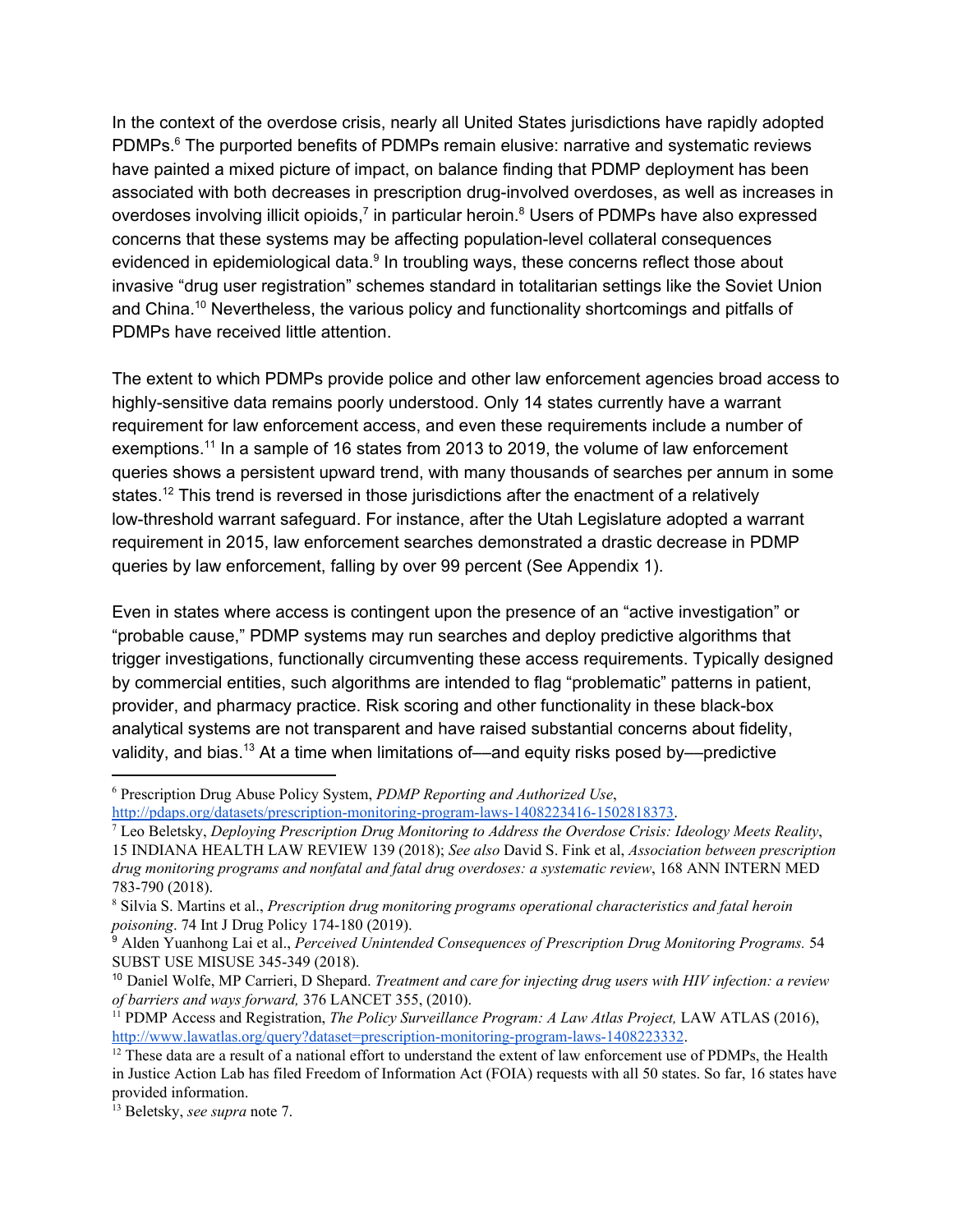analytical are increasingly recognized in criminal justice and other domains, PDMPs have cavalierly embraced algorithmic functionality without sufficient scrutiny or transparency.<sup>14</sup>

Law enforcement access is a significant issue, but not the only concern in merging Part 2 medication dispensing data with PDMPs. A wide range of other parties may also interact with PDMP information, in part due to the creep of information use and commercialization by companies that run PDMP infrastructure. Appriss, a private firm that frequently collaborates with law enforcement agencies, is involved with PDMP infrastructure and analytics in 42 states and territories.<sup>15</sup> There are wide-ranging implications of this commercialization potentially impacting health or life insurance, among other systems. But these risks must be better understood before proposed rulemaking can proceed.

Despite the broad scope of information collected by PDMPs, these databases have never captured all dispensations of scheduled controlled substances. Although care provided in office-based settings is included in PDMPs, OTP information is not because medications dispensed through OTPs are an exception.<sup>16</sup> Federal law has long provided heightened privacy protections for OTP patient records, expressly prohibiting disclosure of this information without patient consent or one of a narrowly defined set of exceptions (such as providing information to medical personnel in an emergency situation).<sup>17</sup>

Even when patients do consent to disclosure, federal regulations prevent disclosed OTP records from being subsequently redisclosed unless the patient also consents to the subsequent disclosure.<sup>18</sup> Consequently, as the Director of SAMHSA's Center for Substance Abuse Treatment has previously clarified, the privacy protections afforded to OTP patients under 42 CFR Part 2 are incompatible with the level of information sharing that occurs in PDMP programs, stating that "one of the goals of PDMPs is to make information available to authorized users, currently it would not be feasible to ensure that the information will not be redisclosed."<sup>19</sup>

Although office-based opioid treatment (OBOT) prescription information is already collected by PDMPs, two wrongs don't make a right. This unfortunate fact must not serve as a rationale for further erosion of privacy protections. This is a classic example of surveillance creep. Indeed, given the trajectory of these databases and analytical tools they increasingly employ, privacy

<sup>14</sup> *Id.*

<sup>15</sup> Appriss Health, *PMP AWARxE*, APPRISS HEALTH (last visited Oct. 21, 2019), <https://apprisshealth.com/solutions/pmp-awarxe/>.

<sup>16</sup> Substance Abuse and Mental Health Services Administration, *Certification of Opioid Treatment Programs*, SAMHSA (Sep. 28, 2015), [https://www.samhsa.gov/medication-assisted-treatment/opioid-treatment-programs.](https://www.samhsa.gov/medication-assisted-treatment/opioid-treatment-programs) <sup>17</sup> 42 CFR Part 2.

<sup>18</sup> 42 CFR § 2.32.

<sup>19</sup> Substance Abuse and Mental Health Services Administration, *Letter Encouraging Use of PDMPs,* SAMHSA (Sep. 27, 2011),

[https://www.samhsa.gov/sites/default/files/programs\\_campaigns/medication\\_assisted/dear\\_colleague\\_letters/2011-c](https://www.samhsa.gov/sites/default/files/programs_campaigns/medication_assisted/dear_colleague_letters/2011-colleague-letter-state-prescription-drug-monitoring-programs.pdf) [olleague-letter-state-prescription-drug-monitoring-programs.pdf](https://www.samhsa.gov/sites/default/files/programs_campaigns/medication_assisted/dear_colleague_letters/2011-colleague-letter-state-prescription-drug-monitoring-programs.pdf).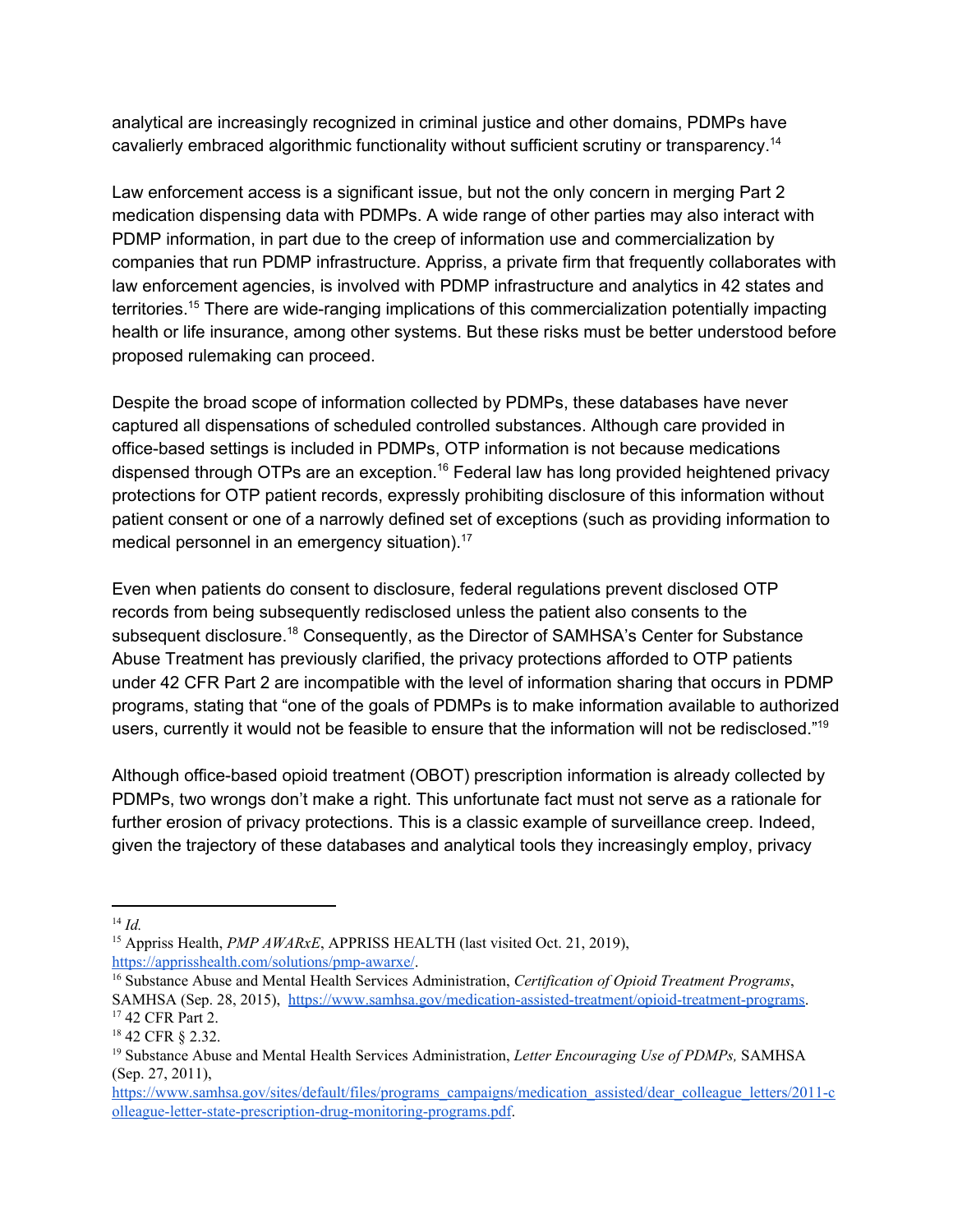issues are only likely to get worse as technology implementing PDMPs continue to become more sophisticated.

Better integration and coordination of substance use treatment services is a valid concern. Substance use disorder is a complex disease, often enmeshed with co-occurring physical and mental health conditions. By ignoring this complexity, the historical segregation of SUD care in the United States bears substantial responsibility for the system's failure to meet the needs of so many patients. In some ways, OTPs represent a codification of the stigma of addiction and its treatment, so it is imperative to identify ways to lower the barriers to integration. However, including OTP information in PDMPs will only exacerbate these harms.

## **III. Implications of Proposed Regulatory Changes**

SAMHSA now proposes to change the long-standing privacy protections provided to OTP patient records through integration with state PDMPs. These changes would further expose the private information of an already extensively surveilled group and risk public health in the midst of the ongoing crisis by disincentivizing OTP participation.

SAMHSA's contention that these privacy harms will be minimal because law enforcement would be required to obtain a court order satisfying 42 U.S.C. 290dd-2(c) prior to seeking additional patient records from OTPs fails to account for the sensitive inferences that can be made from prescription records alone, and the potential downstream effects on law enforcement efforts to obtain OTP information.

# *A. Aggravating surveillance and stigmatization burden on traumatized, criminalized patients*

Confidential medical care is not equally distributed: There is a growing, global body of empirical data documenting the disparities in systemic violations to confidentiality and other rights of patients belonging to marginalized groups. Although poorly-regulated law enforcement access to PDMP data risks the privacy of all who receive health care, these threats are particularly salient to OTP participants.

Reflecting the power imbalance that affects these groups in other domains, confidentiality violations disproportionately impact these patients because they are subject to increased state control, surveillance, and stigmatization. People who use drugs are highly vulnerable to deleterious outcomes that can cascade from receiving care in Part 2 covered entities. Even though the information collected is narrow in scope, it raises significant privacy risks that can result in severe criminal penalties. Furthermore, legal risks created by allowing OTPs to report information to PDMPs extend far beyond the criminal context: Child protective services, employment, and immigration are just some of the enforcement structures that could access PDMPs and their analytical functionality. Actual and perceived access by governmental agencies for the purposes of surveillance could precipitate harmful consequences, deterring help-seeking and precipitating harm among already vulnerable patients.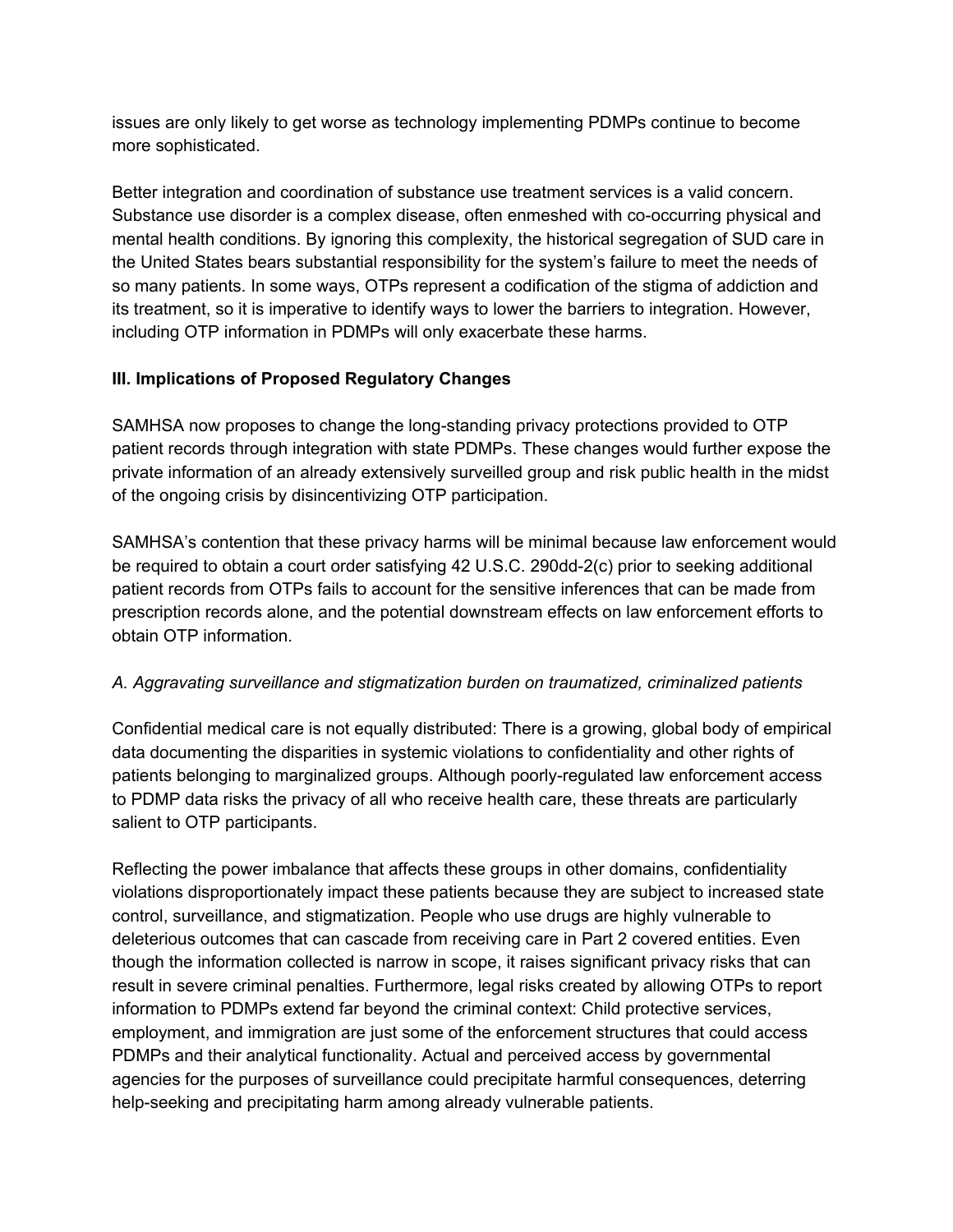#### *B. Fueling morbidity and mortality*

There is still significant stigma attached to participation in SUD treatment programs across a wide variety of communities and institutions.<sup>20</sup> Consequently, protecting the privacy and confidentiality of OTP information––especially information related to dispensing––is a crucial step in reducing the barriers to participation in OAT programs. As described by one recovery advocate, "'[w]e would not have put our careers, reputation or families at risk of stigma and discrimination if we were not assured that information about our substance use disorder was safe and would only be shared with our consent. $1^{221}$ 

Opioid agonist therapy is the gold standard in treatment of opioid use disorder. Engaging patients on OAT using methadone and buprenorphine (especially the buprenorphine-naloxone combination, e.g. Suboxone®) effectively staves off OUD withdrawal symptoms, controls cravings, and stabilizes patients, helping them regain control of their lives.<sup>22</sup> Much like other chronic and relapsing conditions, OUD typically requires long-term (even life-long) pharmacotherapy. 23

Decades of research have demonstrated these medications to be safe, effective, and cost-effective in the treatment of OUD. Methadone and buprenorphine maintenance have been especially positively evaluated across a variety of geographical and institutional settings, demonstrating unequivocal public health, social, family, and crime-prevention benefits.<sup>24</sup> Of vital relevance in the current crisis, OAT holds enormous overdose prevention potential and is enormously cost-effective.<sup>25</sup> Changes currently proposed risk increasing barriers to this care, however, endangering the very same people SAMHSA is tasked with protecting.

Finally, 42 CFR Part 2 already allows sharing of OTP records in the circumstances most likely to result in direct public health benefits: the prevention of duplicative enrollment. Under 42 CFR §

<sup>20</sup> Sarah E. Wakeman & Josiah D. Rich, *Barriers to Medications for Addiction Treatment: How Stigma Kills*, 53 SUBST USE MISUSE 330 (2018).

<sup>21</sup> Alison Knopf, *SAMHSA proposes significant changes to 42 CFR Part 2*, 31 ALCOHOLISM & DRUG ABUSE WEEKLY 1-5 (Sept. 2019).

<sup>22</sup> M.T. Brugal et al., *Evaluating the Impact of Methadone Maintenance Programmes on Mortality Due to Overdose and Aids In A Cohort Of Heroin Users In Spain*, 100 ADDICTION 981, 985-86 (2005); Louisa Degenhardt et al., *Mortality Among Regular Or Dependent Users Of Heroin And Other Opioids: A Systematic Review and Meta-Analysis of Cohort Studies*, 106 ADDICTION 32 (2011).

<sup>&</sup>lt;sup>23</sup> DEP'T HEALTH & HUM. SERVS., (describing the parallel between MAT and insulin in chronic disease management).

<sup>24</sup> Amy Gibson et al., *Exposure to Opioid Maintenance Treatment Reduces Long-Term Mortality*, 103 ADDICTION 462, 462-63 (2008); Avram Goldstein & James Herrera, *Heroin Addicts and Methadone Treatment in Albuquerque: A 22-year Follow-Up,* 40 DRUG ALCOHOL DEPEND 139, 139-40 (1995); Robert Schwartz et al., *Opioid agonist treatments and heroin overdose deaths in Baltimore, Maryland, 1995-2009*, 103 AM J PUB HEALTH 917, 921 (2013); Luis Sordo et al., *Mortality risk during and after opioid substitution treatment: systematic review and meta-analysis of cohort studies*, 357 BRIT MED J 1, 1 (2017).

<sup>25</sup> Mark McInerney, *Opioid Use Disorder Treatment and Mortality: Evidence from Variation in Services Of ered* (U. Conn. Dep't of Economics, Working Paper No. 2018-2021, 2018).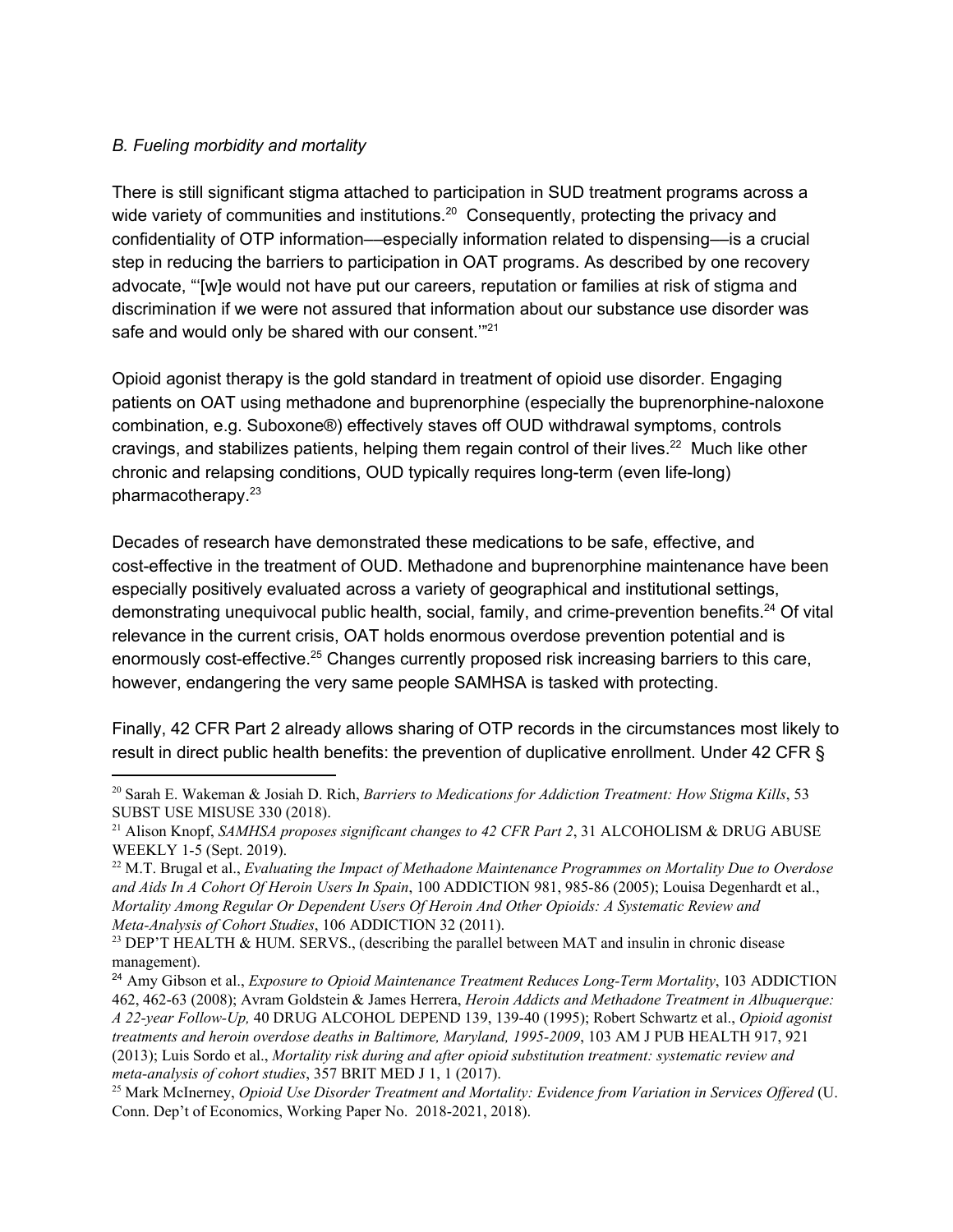2.34, OTPs can disclose information to other OTP programs or a central registry when a patient begins or ends treatment, or when the medication used to treat them is changed. However, unlike the broad information sharing allowed by PDMPs, information sharing between OTPs under 42 CFR Part 2 is tightly constrained to protect both public health and information privacy. Disclosures may only be made to a central registry or a treatment program within 200 miles and is limited to patient identity, medication type/dosage, and applicable dates.<sup>26</sup> Furthermore—in sharp contrast to the ever-expanding use of information collected by PDMPs––information disclosed between OTP providers under 42 CFR Part 2 may not be redisclosed, and "patient identifying information" may not be used "for any purpose other than the prevention of multiple enrollments without a court order."<sup>27</sup>

#### *C. Spurring additional law enforcement activity targeting OTP patients*

SAMHSA has argued that the potential privacy threats posed by incorporating OTP dispensing information into PDMPs––where they can be accessed by law enforcement officers without a warrant in a majority of jurisdictions—is mitigated by the fact that law enforcement is still required to obtain a court order satisfying 42 U.S.C. 290dd-2(c) in order to access covered records from any patient of an OTP. However, adding OTP dispensing information to PDMPs is likely to have downstream consequences on how––and how often––law enforcement officers request information directly from OTPs. In other contexts, surveillance scholars have noted that law enforcement can use information obtained through less-costly and less-regulated forms of surveillance to form the basis for requests for more-costly and more-regulated forms of surveillance.<sup>28</sup> Therefore, law enforcement may use more resource-intensive and invasive forms of surveillance less often when their precursor forms of surveillance are more strictly regulated.<sup>29</sup> Similarly, although the legal standard for obtaining OTP dispensing information remains the same, including OTP records in PDMPs reduces the outlays of meeting that standard, and therefore may increase the frequency with which law enforcement requests information directly from OTPs.

The requirements for obtaining a court order under 42 U.S.C. 290dd-2(c) are robust, but reasonable: law enforcement must demonstrate "good cause...including the need to avert a substantial risk of death or serious bodily harm" based on consideration of "the public interest and the need for disclosure against the injury to the patient, to the physician-patient relationship, and to the treatment services."<sup>30</sup> OTP dispensing information will severely erode the legal and

<sup>26</sup> 42 CFR § 2.34(a).

 $27$  42 CFR  $\frac{1}{2}$  2.34(b).

<sup>28</sup> James X. Dempsey, *The Path to ECPA Reform and the Implications of United States v. Jones*, 47 U.S.F. L. Rev. 225, 234 (2012) ("ECPA must preserve the building blocks of the investigative process...It is important that investigators have the ability to work their way up that ladder of authority, gaining access to more sensitive data as the standard increases.").

<sup>29</sup> Anne E. Boustead, *Police, Process, and Privacy: Three Essays on the Third Party Doctrine*, 31 (2016) (presenting evidence that law enforcement requests fewer wiretaps when they are required to obtain a warrant prior to obtaining phone records).

 $30$  42 U.S.C. § 290dd-2(b)(2)(C).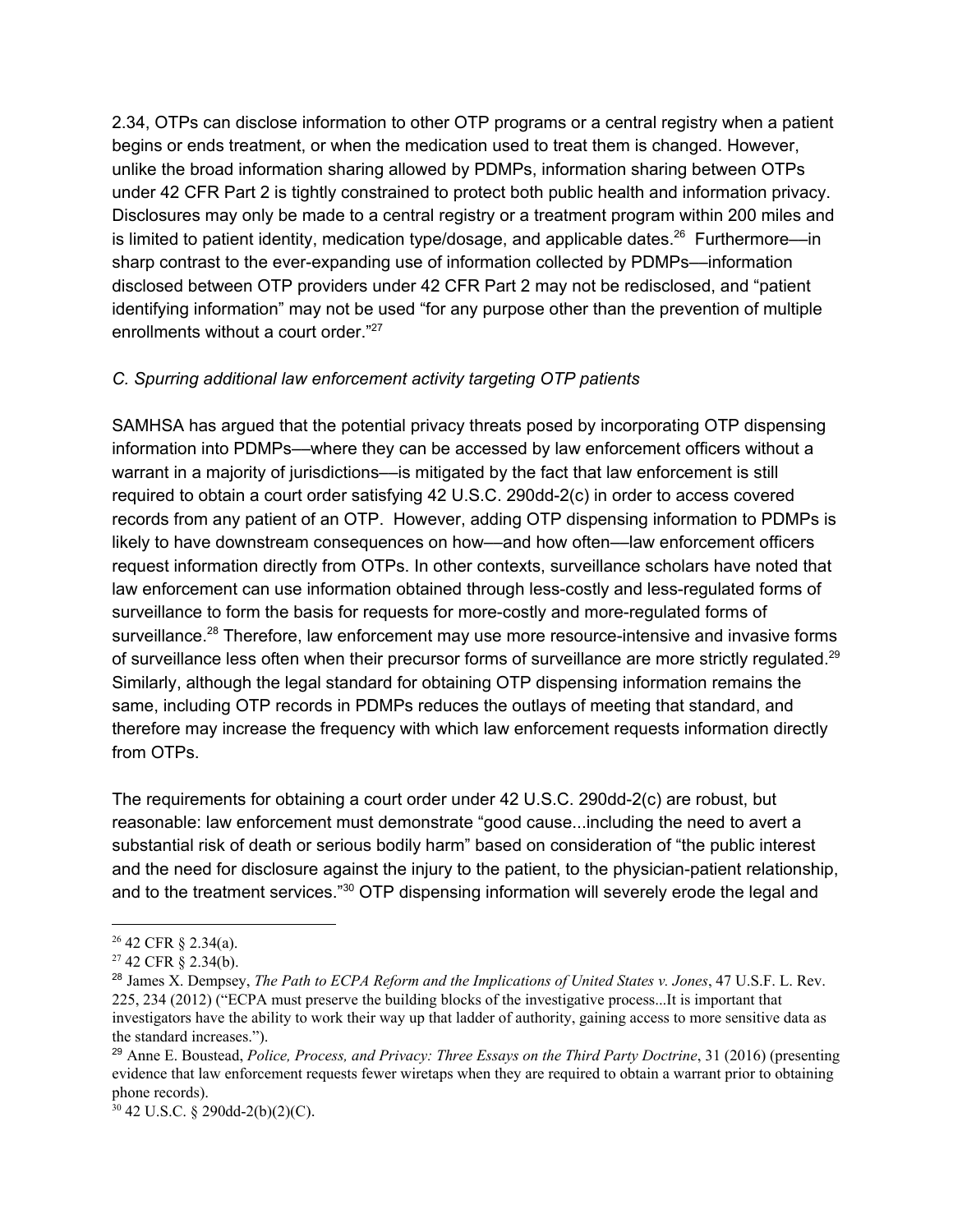other barriers to meeting this standard, as knowledge of the type and frequency of prescriptions received by an individual provides uniquely powerful insight into the relationship between the individual, his or her physician, and the treatment program. It bears emphasis that, in the majority of states, law enforcement *are not required to obtain a court order* prior to obtaining PDMP information. In turn, knowledge gained through OTP dispensing information would greatly facilitate law enforcement in meeting the legal standard to obtain other forms of OTP information, creating a back door to undermine the entire confidentiality framework.

## **IV. Consent Cannot Mitigate Risks, is Impracticable**

SAMHSA purports to mitigate the privacy harms created by their proposed changes to 42 CFR Part 2 by requiring OTPs to obtain written consent from an individual prior to reporting their information to a state PDMP.<sup>31</sup> While this is a well-intentioned, it is wholly insufficient to mitigate the risks created by allowing OTP dispensing information to be reported to PDMPs. Because PDMPs engage in broad and wide-ranging information sharing, patients (and even providers) cannot be adequately informed of how the information provided to PDMPs will be used at the time they are asked to provide consent.

Across many contexts, meaningful consent requires not just that a formal individual assent to a course of action, but that they provide this assent after being fully informed of the implications of their decision. Informed consent in the medical context generally mandates disclosure of the material risks and benefits of treatment;<sup>32</sup> the Fair Information Practice Principles (FIPPs) protects personal information by requiring information collectors to provide "clear and conspicuous notice" of how information will be used, disclosed, and shared. $33$  In line with these practices, 42 CFR Part 2 currently requires that consent to information disclosure specify what information will be shared and with whom. $34$  Moreover, 42 CFR Part 2 goes beyond many other information protection schemes by prohibiting subsequent redisclosure of information without specific patient consent.<sup>35</sup>

Given the big data analytics, commercialization, and other evolving elements of PDMPs, OTPs will be unable to provide patients with a meaningful and comprehensive explanation of how information disclosed to these state databases will be used. This will render patient consent to

<sup>&</sup>lt;sup>31</sup> Confidentiality of Substance Use Disorder Patient Records, 84 Fed. Reg. 44568, 44577 (Aug. 26, 2019) ("Therefore SAMHSA proposes to add a new section  $\S 2.36$ , permitted OTPs and other lawful holders to report the required data to their respective state PDMPs when dispensing medications. The proposed rule would require part 2 providers to obtain written consent from the patient whose identifying information will be disclosed prior to making such reports.").

<sup>32</sup> Erica S. Spatz, Harlan M. Krumholz, & Benjamin W. Moulton, *The New Era of Informed Consent: Getting to a Reasonable-Patient Standard Through Shared Decision Making*, 315 JAMA 2063 (2016).

<sup>33</sup> Federal Trade Commission, *Privacy Online: Fair Information Practices in the Electronic Marketplace* (2000), [https://www.ftc.gov/sites/default/files/documents/reports/privacy-online-fair-information-practices-electronic-marke](https://www.ftc.gov/sites/default/files/documents/reports/privacy-online-fair-information-practices-electronic-marketplace-federal-trade-commission-report/privacy2000.pdf) [tplace-federal-trade-commission-report/privacy2000.pdf.](https://www.ftc.gov/sites/default/files/documents/reports/privacy-online-fair-information-practices-electronic-marketplace-federal-trade-commission-report/privacy2000.pdf)

 $34$  42 CFR § 2.31.

<sup>35</sup> 42 CFR § 2.32.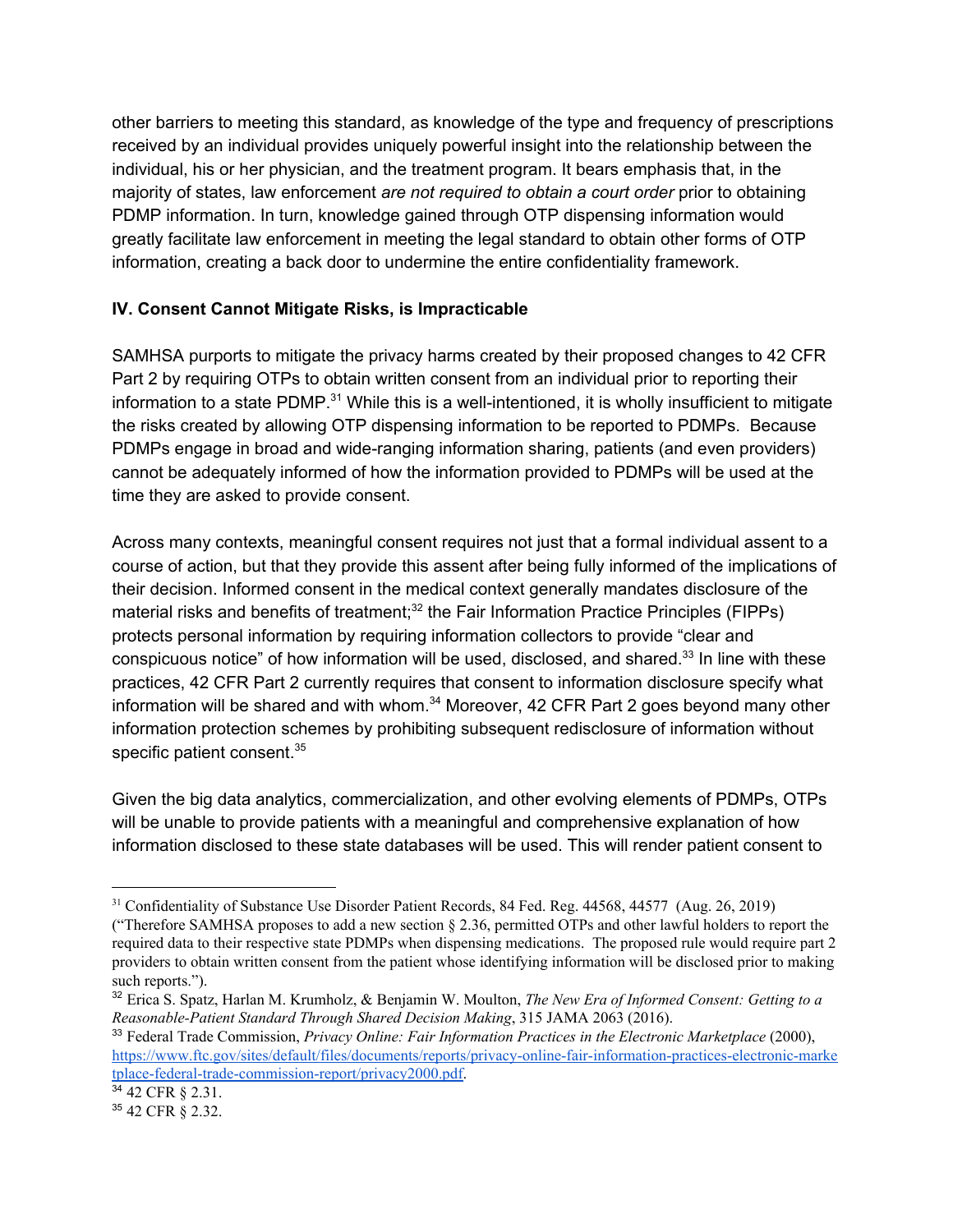information sharing meaningless. Additionally, because some of the less transparent uses of PDMP information, such as use of decision making tools based on proprietary black box algorithms such as NarxCare, it will be *technically impossible* to explain to patients how their information will be used at the time they are asked to provide consent. $36$ 

Reliance on consent to mitigate privacy shortcomings also raises questions about how to handle circumstances when use of PDMP data is expanded after consent is provided. It is also not clear what information about PDMPs will be provided at the time consent is sought. As willingness to share health information has been shown to depend on the context in which it will be used, $37$  an OTP patient's willingness to provide information to a PDMP may change depending on how and with whom the information will be shared. Unless OTPs are able to provide a full accounting of PDMP information sharing at the time consent is sought, the patient will not be able to make an informed decision about whether it is in their best interest to share their sensitive, potentially stigmatizing health information.

## **V. Pursue Integration Through More, Not Less, Privacy**

Improving integration of prescribing information and care-coordination is a plausible pathway to better health services for people with SUD. Integration by no means guarantees such improvement; however, there is mounting evidence that personal health information integration does not, in and of itself, lead to improved health outcomes.<sup>38</sup> A variety of factors influence provider decisions to integrate SUD care into their primary care practice. For instance, user-driven design can help inform the configuration of electronic health records and other decision support tools to facilitate screening, diagnosis, and treatment.<sup>39</sup>

Similarly, technologically-driven "nudges," such as electronic reminders, algorithms, and deliberate setting of default options can steer providers towards desired action. Conversely, systems-level barriers to providing SUD care, including technological and regulatory hurdles (such as the buprenorphine waiver requirement), disincentivize care integration.

Questions about its instrumental value aside, we should not pursue integration at the expense of privacy. A key hurdle is the enormous gap that currently exists between protections afforded under HIPAA and those affected by 42 CFR Part 2. To achieve integration, we need to extend

<https://www.drugtopics.com/opioid-epidemic/chains-implementing-tech-help-track-opioid-misuse>.

<sup>&</sup>lt;sup>36</sup> For example, NarxCare has been implemented on the state level in 20 states, and some pharmacy chains have implemented it in their outlets in some states but not others. Christine Blank, *Chains Implementing Tech to Help Track Opioid Misuse*, DRUG TOPICS (Oct. 14, 2019),

<sup>37</sup> Catherine L. Anderson & Ritu Agarwal, *The Digitization of Healthcare: Boundary Risks, Emotion, and Consumer Willingness to Disclose Personal Health Information*, 22 INF SYST RES 469, 483 (2011).

<sup>38</sup> Dori A. Cross, Jeffrey S. McCullough, Jane Banaszak-Holl, Julia Adler-Milstein. *Health information exchange between hospital and skilled nursing facilities not associated with lower readmissions*. HEALTH SERVICES RESEARCH, [https://doi.org/10.1111/1475-6773.13210.](https://doi.org/10.1111/1475-6773.13210)

<sup>39</sup> Leo Beletsky, *Using Choice Architecture to Integrate Substance Use Services with Primary Care*. 12 J ADDICTION MEDICINE 1 (2018).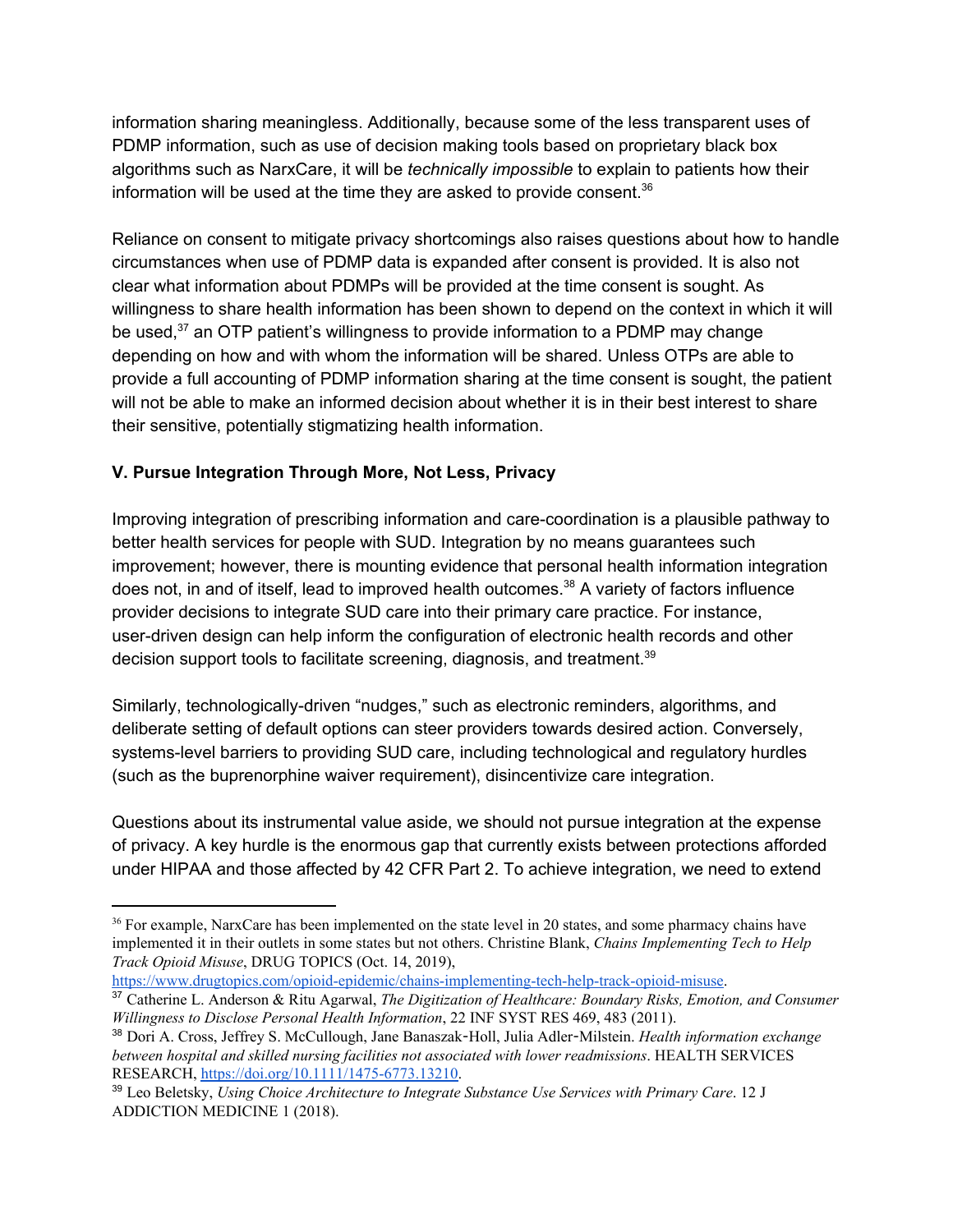protections provided to prescriptions dispensed by OTP to other forms of prescription information, rather than the other way around. This would have potential public health benefits because protecting privacy builds trust, encourages help-seeking, and can improve care coordination. Conversely, if the rule is promulgated, consent should articulate an accurate assessment of risk of PDMP integration including law enforcement and other agency access.